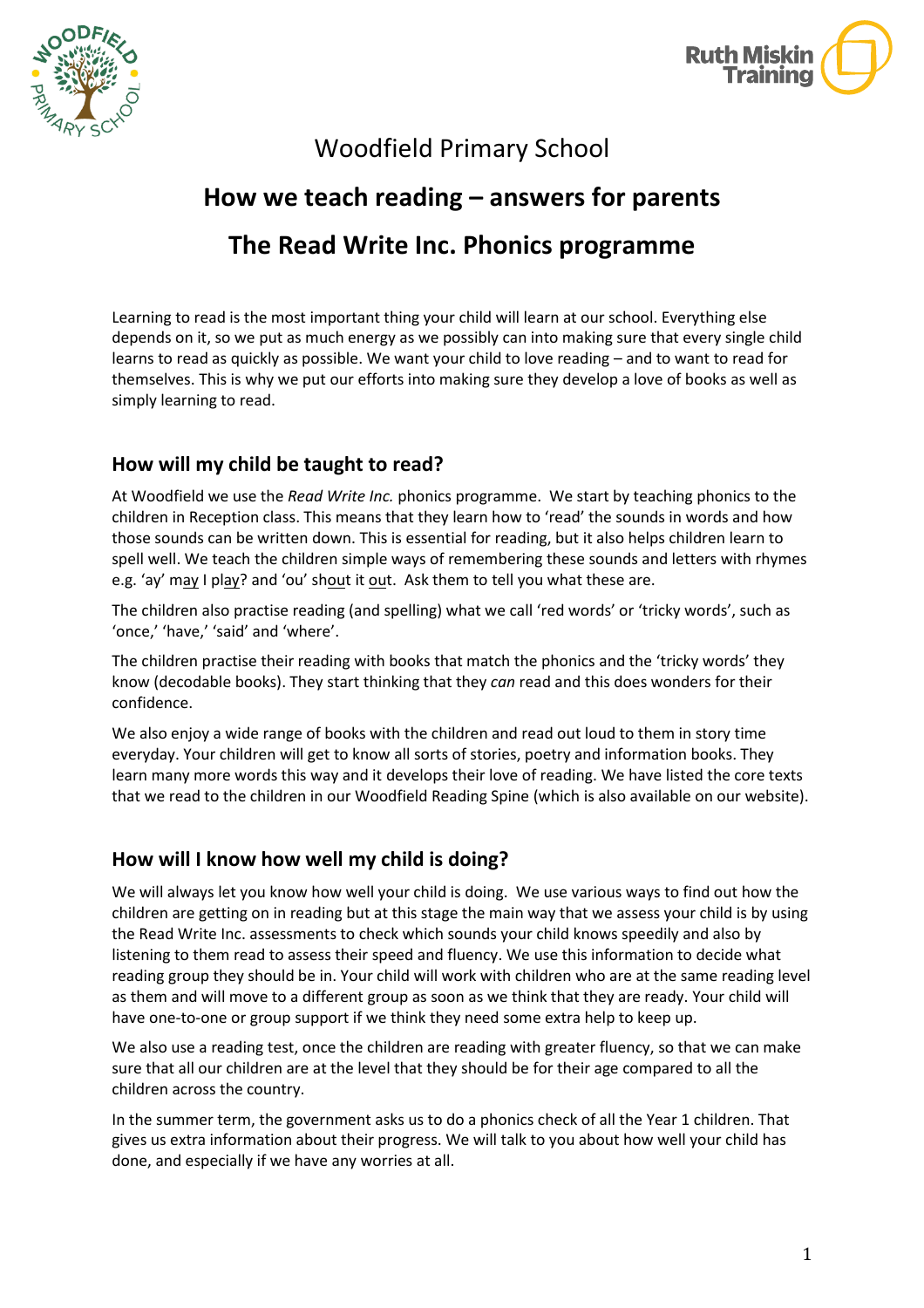#### **How long will it take to learn to read well?**

By the end of Year 2, your child should be able to read aloud books that are at the right level for their age. In Year 3 we concentrate more on helping children to understand what they are reading, although this work begins very early on.

#### **How do I know the teaching will be good?**

All the staff have been trained to teach reading in the way we do it in this school. We believe that it is very important that all the teachers and teaching assistants work in the same way. Senior leaders watch other teachers teaching to make sure that the children are learning and progressing as expected. If you are worried about the teaching or you have any questions, please come to school and talk to us at any time.

## **What can I do to help? Is there anything that I shouldn't do?**

All Reception parents are invited to a meeting so that we can explain how we teach reading and how you can support your child with reading at home. If you have any questions you can always speak to your child's teacher or our school reading leader Maya Holt [mholt@stbartsmat.co.uk](mailto:mholt@stbartsmat.co.uk)

Once your child is able to read whole words accurately and speedily, they will begin to bring 'decodable' reading books home. They will bring home a RWI Book Bag book that matches the colour RWI group that they are in plus a copy of the RWI book that they are currently learning about in school. These books contain only sounds and words that the children already know so that they can be successful in reading it. The more often that they can read these out loud to you at home the better, and we encourage children to re-read these books to develop speed and fluency.

When you are listening to your child reading a decodable RWI book, please encourage them to use their phonics to help them read by sounding out and then blending to read the word. In school we remind them by saying 'Special friends, Fred Talk, Read the word'. In the earlier stages, children will say each sound out loud before blending them together to read the whole word. You can hear how to say the sounds correctly at this link: [https://ruthmiskin.com/en/find-out-](https://ruthmiskin.com/en/find-out-more/parents/#lg=1&slide=2)

[more/parents/#lg=1&slide=2](https://ruthmiskin.com/en/find-out-more/parents/#lg=1&slide=2) As children progress, they begin to Fred in their Head, which means not saying each sound at loud just reading the whole word in one go. As they encounter longer words, it may help them to break the word down to read one syllable at a time.

Children are also able to choose a 'sharing book' from the school library that they will enjoy listening to you read to them. We know parents and carers are very busy people, but whenever you are able to read to your child it helps them enormously to develop their vocabulary and understanding of a range of stories.

## **Does it matter if my child misses a lesson or two?**

It matters a lot if your child misses school. The way we teach children to read is very well organised, so even one missed lesson means that your child has not learnt something that they need to know to be a good reader. We will always support your child to catch up on what they have missed and the programme is designed to revisit previous teaching; however, poor attendance does impact on their learning.